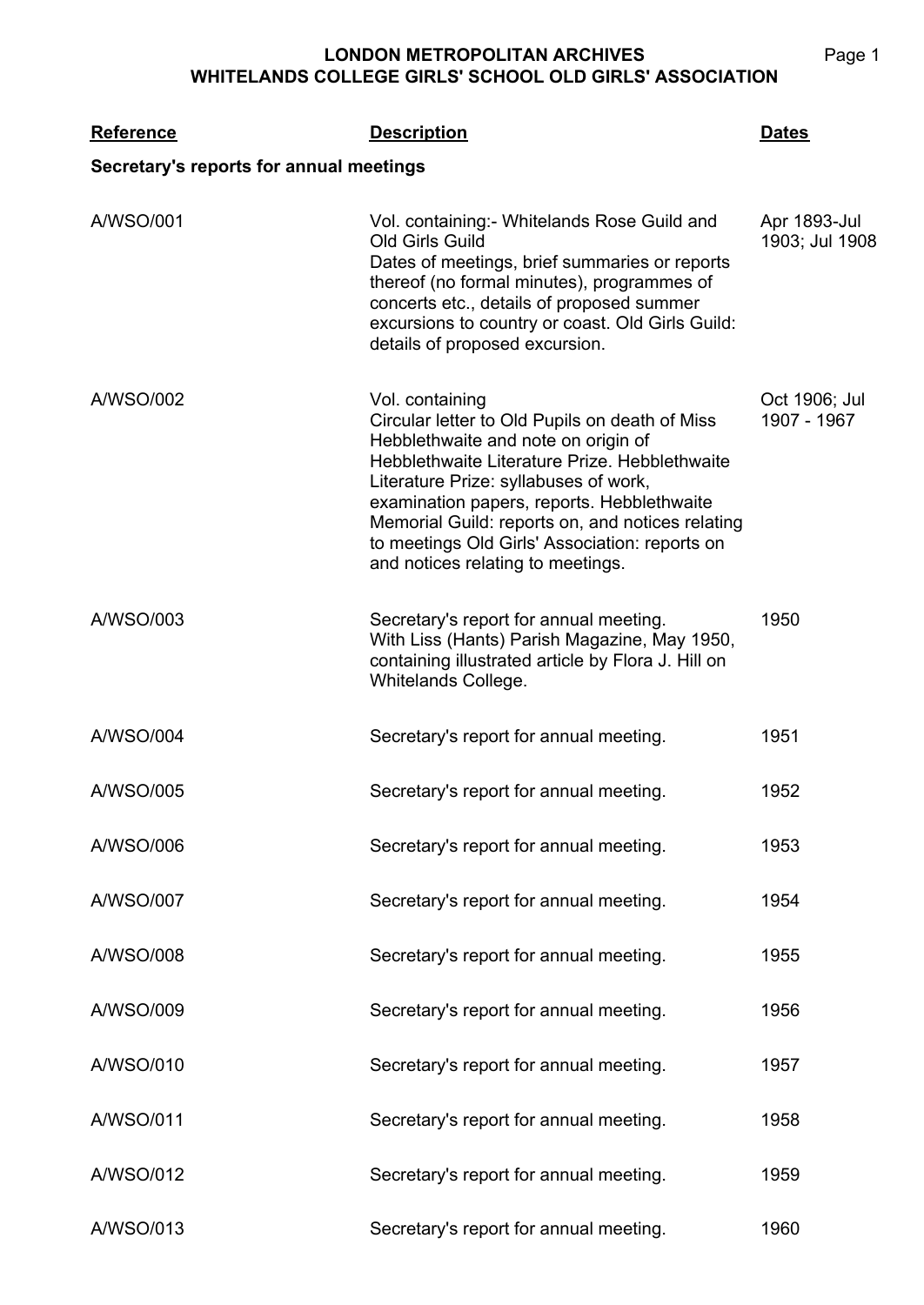## **LONDON METROPOLITAN ARCHIVES WHITELANDS COLLEGE GIRLS' SCHOOL OLD GIRLS' ASSOCIATION**

| <b>Reference</b>          | <b>Description</b>                                                                                                                                                                                                                                                                                                               | <b>Dates</b>                                 |
|---------------------------|----------------------------------------------------------------------------------------------------------------------------------------------------------------------------------------------------------------------------------------------------------------------------------------------------------------------------------|----------------------------------------------|
| A/WSO/014                 | Secretary's report for annual meeting.                                                                                                                                                                                                                                                                                           | 1961                                         |
| A/WSO/015                 | Secretary's report for annual meeting.                                                                                                                                                                                                                                                                                           | 1962                                         |
| A/WSO/016                 | Secretary's report for annual meeting.<br>With letters read at meeting.                                                                                                                                                                                                                                                          | 1963                                         |
| <b>A/WSO/017</b>          | Secretary's report for annual meeting.                                                                                                                                                                                                                                                                                           | 1964                                         |
| A/WSO/018                 | Secretary's report for annual meeting.<br>With letter read at meeting.                                                                                                                                                                                                                                                           | 1965                                         |
| A/WSO/019                 | Secretary's report for annual meeting.<br>With letter read at meeting.                                                                                                                                                                                                                                                           | 1966                                         |
| <b>Membership records</b> |                                                                                                                                                                                                                                                                                                                                  |                                              |
| A/WSO/020                 | Card index of members, as at 1967<br>With earlier cards withdrawn of members no<br>longer circularised.                                                                                                                                                                                                                          | c. 1940 - 1967                               |
| A/WSO/021                 | Vol. stamped "Whitelands College Upper<br>School"<br>Containing:- [Whitelands Rose Guild,<br>Hebblethwaite Memorial Guild, Old Girls'<br>Association]: list of members, addresses, and<br>dates of joining. Old Girls Farewell Meeting:<br>signatures of those present. Old Girls<br>Association: signatures of members present. | Mar1893-Jul<br>1917; 21 Jul<br>1917-Jun 1966 |
| A/WSO/022                 | Hebblethwaite Memorial Guild and Old Girls'<br>Association: signature of members present<br>Note from Miss Counsell, College Principal,<br>relating to Mr Justice Cassels' attendance in<br>Kindergarten.                                                                                                                        | Oct1907 -<br>1951(?)                         |
| <b>Cash books</b>         |                                                                                                                                                                                                                                                                                                                                  |                                              |
| A/WSO/023                 | Hebblethwaite Memorial Guild and Old Girls'<br>Association<br>Cash book, receipts and expenditure.                                                                                                                                                                                                                               | Sep1907-May<br>1949                          |
| A/WSO/024                 | <b>Old Girls' Association</b><br>Cash book, receipts and expenditure.                                                                                                                                                                                                                                                            | Oct 1949-Aug<br>1967                         |
|                           |                                                                                                                                                                                                                                                                                                                                  |                                              |